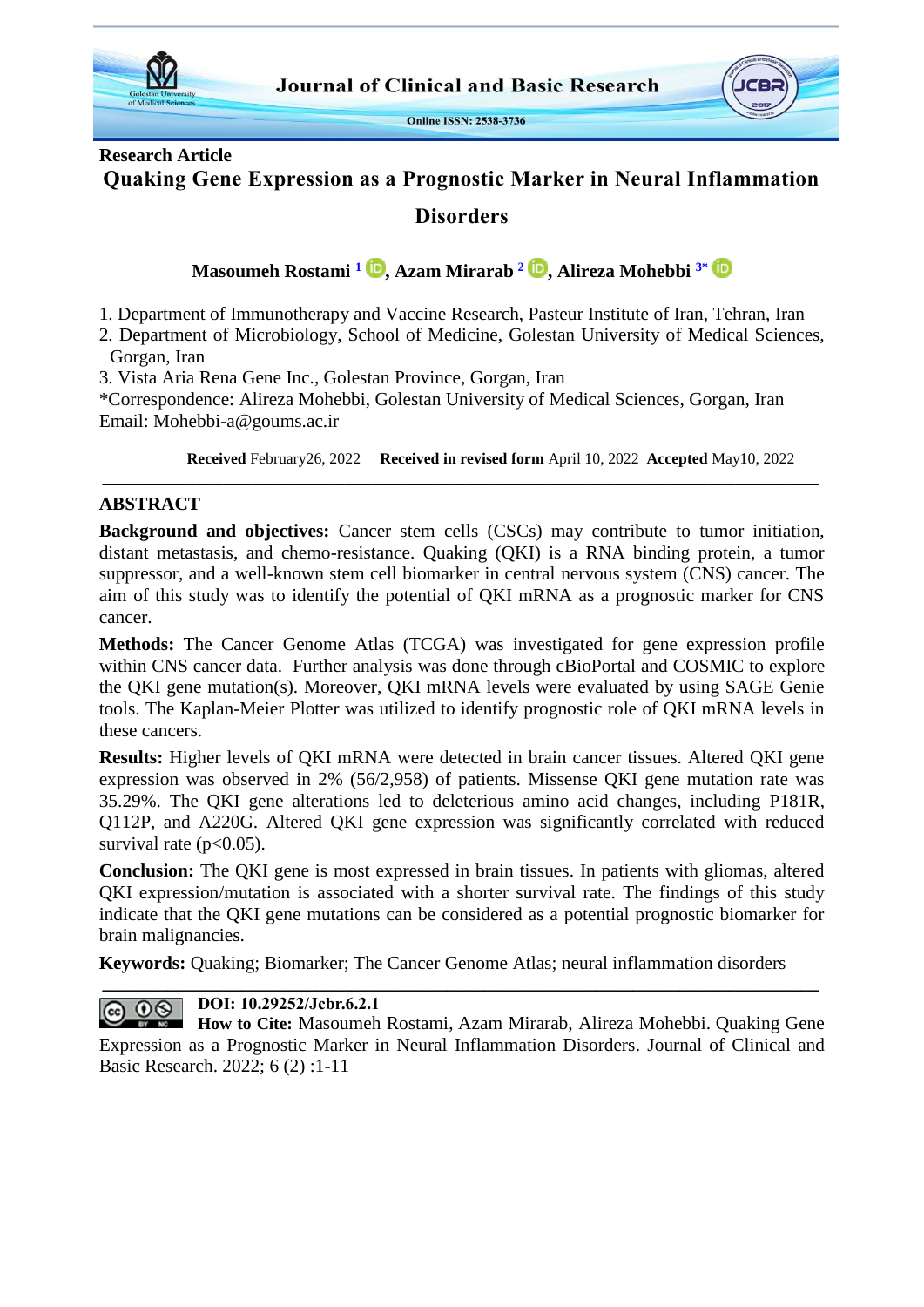#### **INTRODUCTION**

 The extracellular matrix, mesenchymal stem cells, cancer-associated fibroblasts, endothelial cells, immune cells, and a complex network of cytokines and growth factors make up the tumor microenvironment [\(1\)](#page-7-0). Tumor tissues are composed of a variety of cancer cells, including cancer stem cells (CSCs), which can differentiate into cancer cells [\(2](#page-7-1)[,3\)](#page-7-2). The stem cell niche is a milieu in which tissuespecific stem cells in normal organs maintain their stemness. The most common and deadly primary brain tumor is glioblastoma (GBM). Glioma stem cells are thought to have a role in tumors' resistance to standard therapy. These cells have distinct surface markers, control specific signaling pathways, and play an important role in the development of glioma vessels [\(4,](#page-7-3)[5\)](#page-7-4). Niches have been identified in multiple cancers, and they often assimilate the signals of niches for the tissues from which the CSCs appeared [\(6,](#page-8-0)[8\)](#page-8-1). However, it is not understood how these cells still manage to preserve their nature when they invade and migrate from their homes to other areas where ideal niches are less likely to be available [\(9\)](#page-8-2).

 Brain tumors and metastases represent a heterogeneous set of conditions [\(10\)](#page-8-3). Primary brain tumors such as astrocytic tumors, oligodendrogliomas, ependymomas, and mixed gliomas are all referred to as gliomas (11). Adults' most usual lethal brain tumor is grade IV glioma also known as GBM, with over 10,000 cases diagnosed annually in the United States [\(12\)](#page-8-4). Evidence shows that a population of GBM cells has a stable ability to self-renew and produce new tumors that keep the features of original tumors [\(13](#page-8-5)[,14\)](#page-8-6).

 The ability of stem cells to invade and migrate raises the question of how these cells maintain their stemness when they

come into contact with varied ingredient compositions of a new microenvironment [\(15\)](#page-8-7). Therefore, looking for genetic changes could help CSCs to keep stemness outside their niches [\(16\)](#page-8-8). The Quaking gene (QKI), as a tumor suppressor gene, may poten¬tially affect CSC stemness. The gene encodes QKI, a STAR-family RNA-binding protein that is involved in RNA homeostasis [\(19](#page-9-0)[,20\)](#page-9-1). The RNA-binding protein QKI is highly expresses in brain cells [\(17\)](#page-8-9), and play a regulatory role in brain development via modulating the stability of mRNAs that promote differentiation and inhibiting cell cycle progress  $(18)$ . In the present study, the significance of QKI mRNA in human central nervous system (CNS) cancer was evaluated by using the Cancer Genome Atlas (TCGA) data portals.

#### **MATERIALS AND METHODS**

#### **Analysis for QKI mutations**

 The Catalog of Somatic Mutations in Cancer (COSMIC) database was used to analyze QKI mutations (21). Pie charts were generated for a distribution survey and substitutions on the coding strand in CNS cancer.

### **CBioPortal analysis for alteration frequency of QKI**

 Alteration frequency of QKI mRNA was performed using cBioPortal for Cancer Genomics [\(22,](#page-9-3)[23\)](#page-9-4). All searches were performed according to the cBioPortal's online instructions. The database query was based on mutation and altered expression of the QKI in six CNS/brain studies (Brain Low Grade Glioma (TCGA, Firehose Legacy), Brain Low Grade Glioma (TCGA PanCancer Atlas), GBM (TCGA, Cell 2013), GBM (TCGA, Nature 2008), Low-Grade Gliomas (UCSF, Science 2014), Merged Cohort of LCG and GBM (TCGA, Cell 2016), including 3010 samples of 2958 patients (summarized in [Figure 1\)](#page-2-0). The overlapped studies were discarded.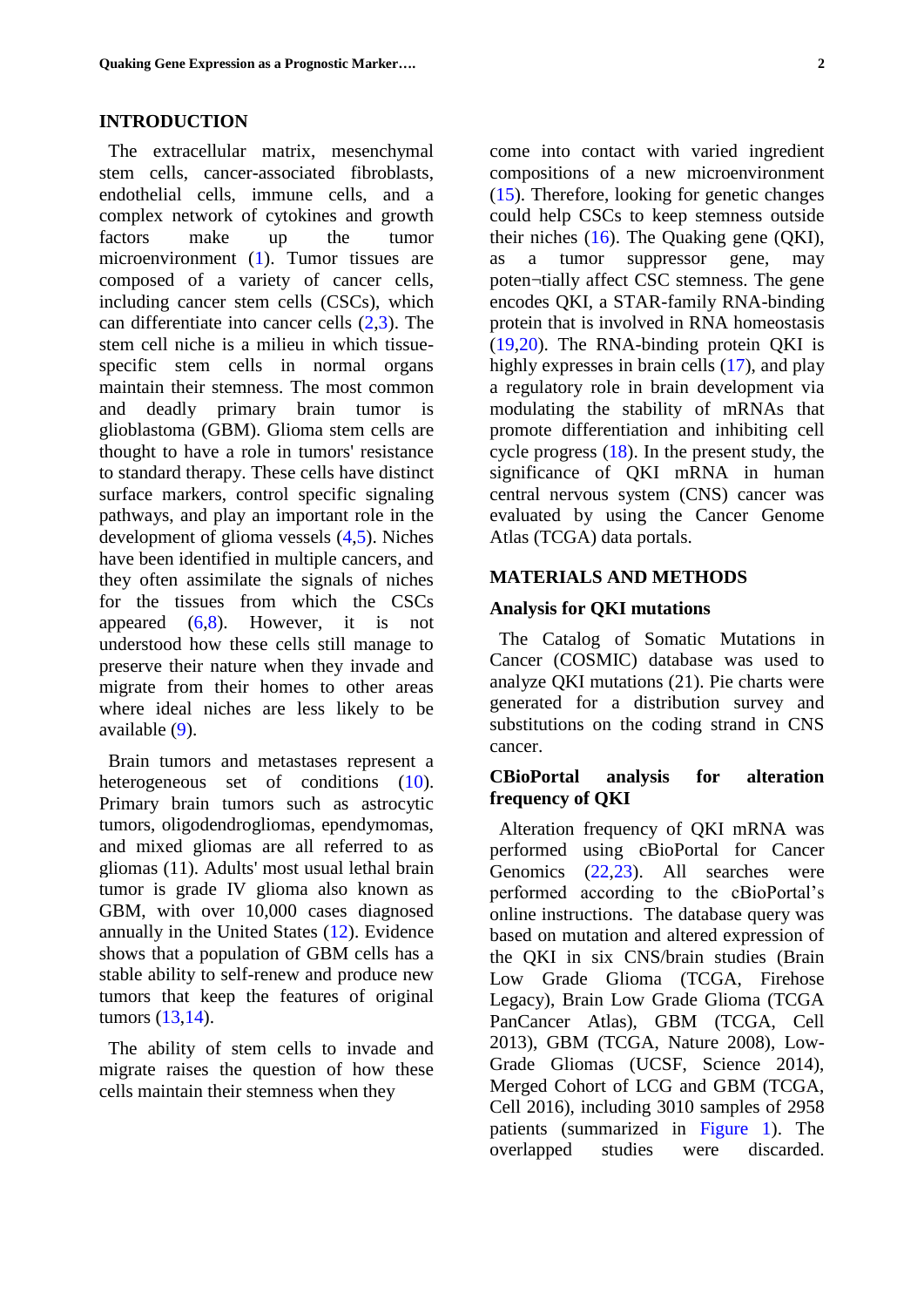

<span id="page-2-0"></span>**Figure 1. Summary of QKI gene alteration in glioma samples analyzed by cBioPortal**

#### **Serial analysis of gene expression (SAGE)**

 All available published SAGE data were used to analyze QKI expression in normal and cancerous tissues. Digital QKI gene expression profiles were analyzed using SAGE Genie tools [\(24\)](#page-9-5).

#### **Kaplan-Meier plotter analysis**

 The prognostic value of the QKI gene in CNS cancer was analyzed using the Kaplan-Meier plotter [\(25\)](#page-9-6) and PPISURV [\(26\)](#page-9-7). Overall survival of the patient with high and low levels of QKI was shown by using a Kaplan-Meier survival plot.

#### **RESULTS**

#### **QKI mutation in glioma**

 The information of mutations and mutation types were generated using cBioPortal. Mutation data for QKI were only provided in 17 patients [\(Table 1\)](#page-3-0). Missense mutation rate was 35.29% (6/17). Furthermore, deletions resulting from frameshifts were observed in 29.41% (5/17) of mutant samples of glioma cancer. Missense mutations were

G163984476 in 50% (3/6), G163956153 in 33.33% (2/6), and C163899861 in 16.67% (1/6) of patients. Alteration frequency of QKI mutation in CNS cancer was analyzed by using cBioPortal. Moreover, 56 of 2,958 (2%) patients had altered QKI gene.

#### **QKI mRNA in Glioma cancer tissues**

 The expression profile of QKI was found by using the SAGE Digital Gene Expression Display. Higher levels of QKI mRNA were mainly in the brain, spinal cord, breast, stomach, skin, and muscle cancer tissues, compared with their matched normal tissues [\(Figure 2\)](#page-4-0).

 No correlation was observed between the QKI gene expression and its relative protein copy numbers in different types of QKI gene alterations [\(Figure 3\)](#page-4-1), while the opposite role of QKI mRNA was observed in CNS cancer ( $p=0.005$ ). In addition, we analyzed the prognostic roles of QKI mRNA in subtypes of CNS cancer, and the results showed that QKI mRNA had no influence on mixed-type CNS cancer (p=0.14).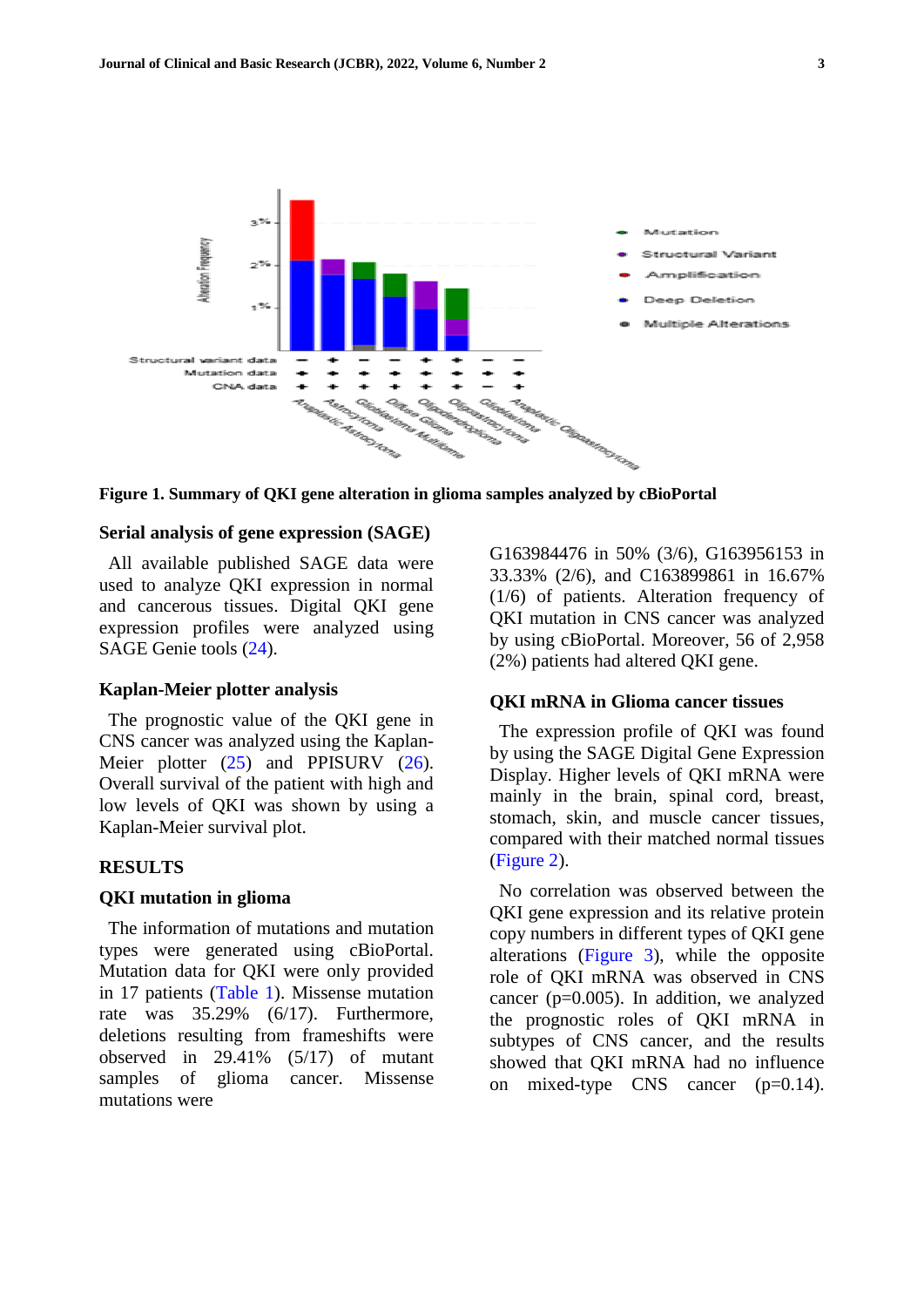| <b>Sample ID</b>        | <b>Cance</b>             | <b>Cancer Type</b>         | Protein            | <b>Mutation</b>       | Copy              | <b>Variant</b> |            |
|-------------------------|--------------------------|----------------------------|--------------------|-----------------------|-------------------|----------------|------------|
|                         | r type                   | <b>Detailed</b>            | <b>Change</b>      | <b>Type</b>           |                   | <b>Type</b>    | <b>Sex</b> |
| TCGA-28-<br>5208-01     | Glioma                   | Diffuse Glioma             | V99Lfs*31          | Frame_Shift_<br>Del   | <b>DEL</b>        | Diploid        | Male       |
| TCGA-06-<br>0650-01     | Glioma                   | Diffuse Glioma             | P181R              | Missense_Mut<br>ation | <b>SNP</b>        | Diploid        | Female     |
| TCGA-06-<br>0155-01     | Glioma                   | Diffuse Glioma             | Q112P              | Missense_Mut<br>ation | <b>SNP</b>        | ShallowD<br>el | Male       |
| TCGA-28-<br>5207-01     | Glioma                   | Diffuse Glioma             | R256Kfs*1<br>8     | Frame_Shift_<br>Del   | <b>DEL</b>        | DeepDel        | Male       |
| TCGA-06-<br>0237-01     | Glioma                   | Diffuse Glioma             | X312_splic<br>e    | Splice_Site           | <b>DEL</b>        | Gain           | Female     |
| TCGA-<br>OX-A56R-<br>01 | Glioma                   | Diffuse Glioma             | E174del            | In_Frame_Del          | <b>DEL</b>        | ShallowD<br>el | Male       |
| TCGA-FG-<br>5965-01     | Glioma                   | Diffuse Glioma             | A220G              | Missense Mut<br>ation | <b>SNP</b>        | Diploid        | Female     |
| TCGA-FG-<br>5965-01     | Glioma                   | Oligoastrocyto<br>ma       | A220G              | Missense_Mut<br>ation | <b>SNP</b>        | Diploid        | Female     |
| TCGA-FG-<br>5965-01     | Diffuse<br>Glioma        | Oligoastrocyto<br>ma       | A220G              | Missense_Mut<br>ation | <b>SNP</b>        | Diploid        | Female     |
| TCGA-28-<br>5208-01     | Glioma                   | Glioblastoma<br>Multiforme | V99Lfs*31          | Frame_Shift_<br>Del   | <b>DEL</b>        | Diploid        | Male       |
| TCGA-06-<br>0650-01     | Glioma                   | Glioblastoma<br>Multiforme | P181R              | Missense_Mut<br>ation | <b>SNP</b>        | Diploid        | Female     |
| TCGA-28-<br>5207-01     | Glioma                   | Glioblastoma<br>Multiforme | R256Kfs*1<br>8     | Frame_Shift_<br>Del   | <b>DEL</b>        | DeepDel        | Male       |
| TCGA-06-<br>0237-01     | Glioma                   | Glioblastoma<br>Multiforme | $X312$ _splic<br>e | Splice_Site           | <b>DEL</b>        | Gain           | Female     |
| TCGA-HT-<br>7689-01     | <b>Diffuse</b><br>Glioma | Oligodendrogli<br>oma      | QKI<br>AKAP7       | fusion                | <b>FUSI</b><br>ON | ShallowD<br>el | Female     |
| TCGA-<br>DU-6404-<br>01 | Diffuse<br>Glioma        | Oligodendrogli<br>oma      | PACRG-<br>QKI      | fusion                | <b>FUSI</b><br>ON | Diploid        | Female     |
| TCGA-HT-<br>8114-01     | Diffuse<br>Glioma        | Oligoastrocyto<br>ma       | PACRG-<br>QKI      | fusion                | <b>FUSI</b><br>ON | Diploid        | Male       |
| TCGA-<br>WY-A859-<br>01 | Diffuse<br>Glioma        | Astrocytoma                | NSD2-QKI           | fusion                | <b>FUSI</b><br>ON | Diploid        | Female     |

<span id="page-3-0"></span>**Table 1. Altered** *QKI* **gene information in 17 patients**

**Data includes six duplicate mutations in patients with multiple samples**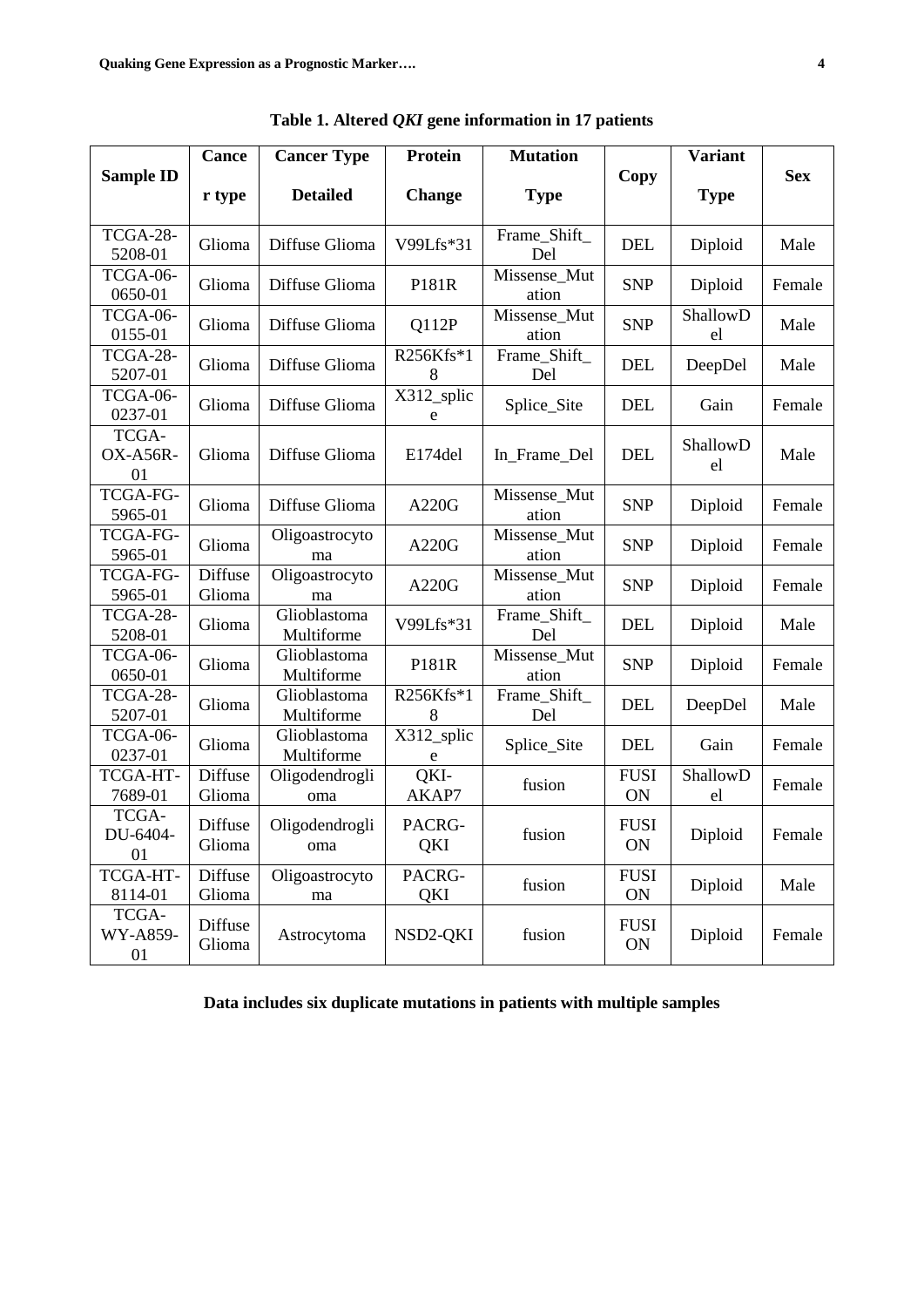

<span id="page-4-0"></span>**Figure 2. The alteration frequencies of the** *QKI* **gene across different cancer studies. Expression of** 

the *QKI* gene was highest in brain (GTEx portal) [\(38\)](#page-10-0).



QKI, Relative linear copy-number values

<span id="page-4-1"></span>**Figure 3. The mRNA expression of QKI**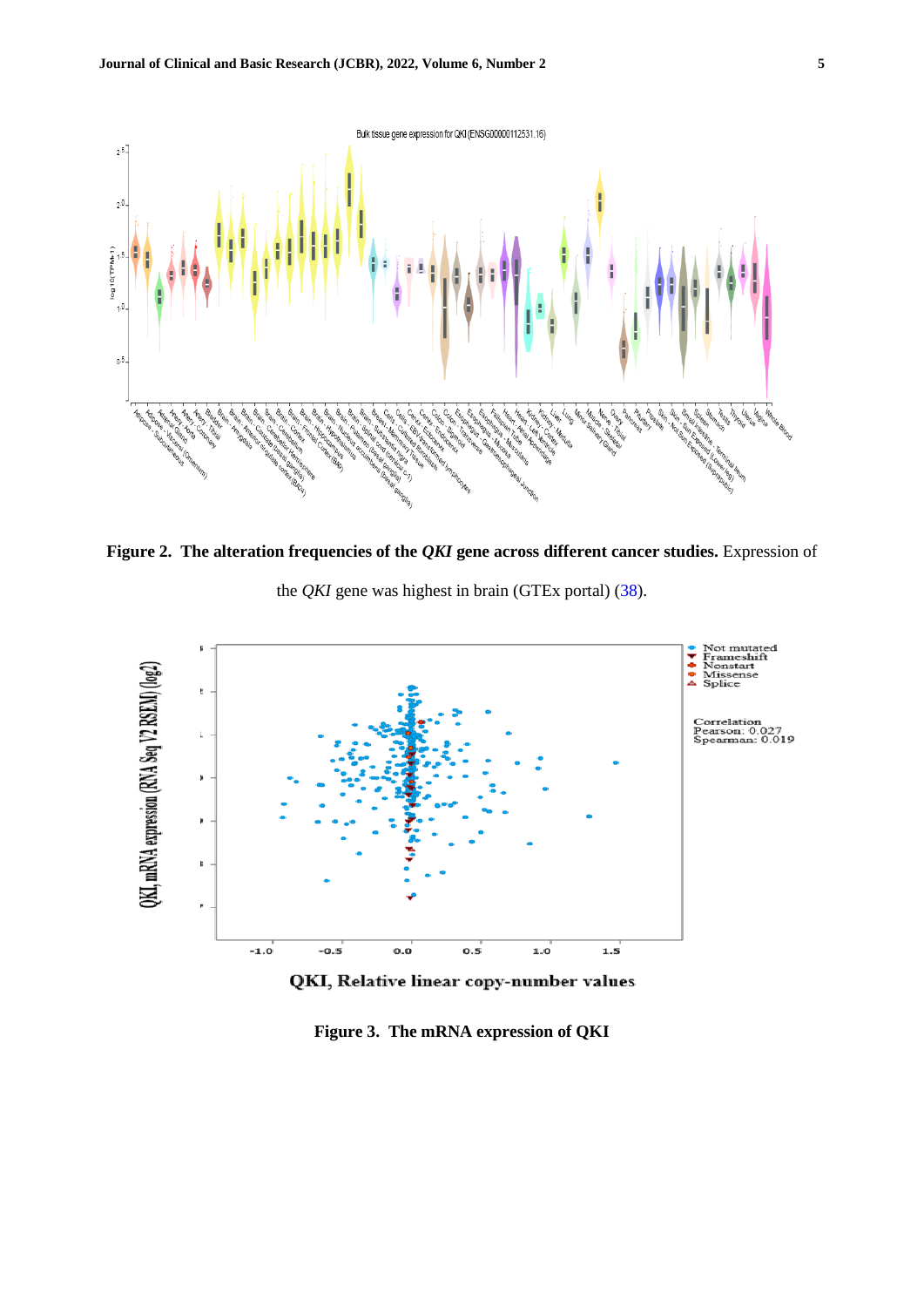**Determination of QKI gene alterations across different cancers and overall survival rate**

 The QKI gene alterations (including mutations) led to amino acid changes with deleterious impacts on protein function. These included P181R, Q112P, and A220G. The QKI mutations and deletions were less frequent than amplifications in cancer patients. In addition, the QKI gene was notably amplified in several cancers, including stomach, skin, colon, and CNS cancers. In stomach cancer, QKI protein mutations were observed in 17 patients.

 Further data showed significantly reduced overall survival rate of patients with altered QKI gene when compared to the unaltered group  $(Figure \t 4)$ .



<span id="page-5-0"></span>**Figure 4. Disease-free survival Kaplan-Meier estimate.** Data show that patients with altered QKI gene had less overall survival  $({\sim}6$  years) than those with unaltered QKI gene  $(p=0.0291)$ 

#### **DISCUSSION**

 The niche is unique where preserved stem cells are undifferentiated and circulated through selfrenewal. As seen for somatic stem cells, many

studies have identified a niche for CSCs that are important for preserving their self-renewal and promoting tumorigenesis  $(6,8)$  $(6,8)$ . However, these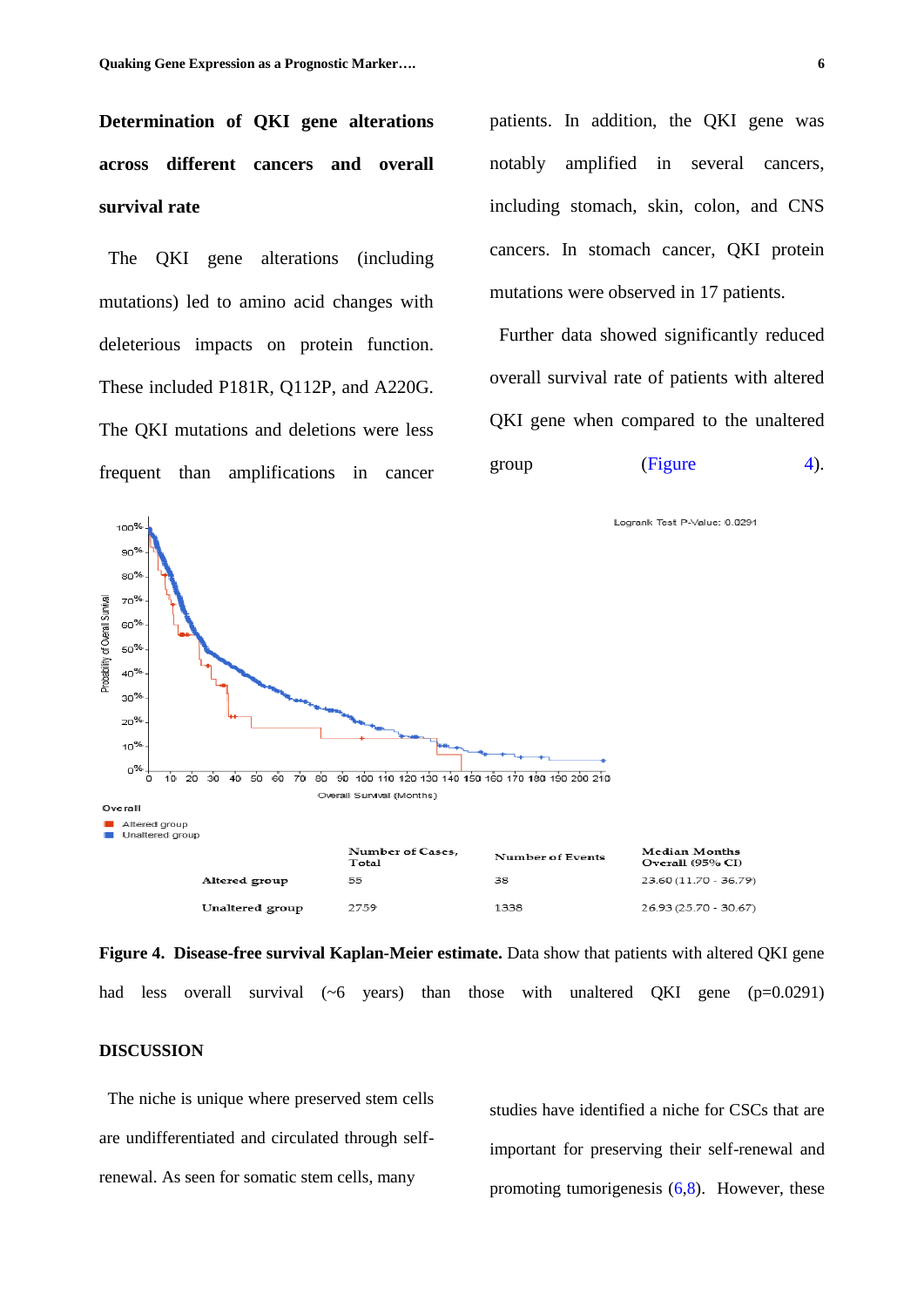seemingly specialized CSC niches are absent when CSCs invade other areas or tissues by various routes and metastasize to distant organs via circulation. This raises the question how CSCs keep their self-renewal power outside their niches. Shingu et al. showed that postnatal deletion of Pten and Trp53 could expand the neural stem cell (NSC) population in subventricular zones (SVZs). The lack of NSC self-renewal outside SVZs suggests the inability of NSCs to uphold self-renewal outside their niches, thereby preventing Pten−/−; Trp53−/− premalignant-NSCs from developing into gliomas. They also suggested that Qk deletion in Pten<sup>--/-</sup>; Trp53<sup>--/-</sup> premalignant-NSCs improved self-renewal, especially outside their niches, promoting gliomagenesis (3).

 Previously, Zheng et al. showed that deletion of Pten and Trp53 in embryonic NSCs could raise sphere-forming capacity/stemness by upregulating Myc, leading to low-grade development and showing that embryonic development NSCs are more manageable to transform than postnatal NSCs [\(27\)](#page-9-8). Nevertheless, in the model of Zheng et al. (with deletion of Pten and Trp53 in embryonic NSCs), GBM developed with a much more extended latency period (105 days versus 300 days) and lower penetrance (92% versus 25%), suggesting that other genetic or epigenetic changes still must be gained to allow embryonic premalignant neural stem cells to preserve self-renewal outside their niches, to per¬mit full progression of glioma.

 The QKI gene has long been studied as a critical gene for oligodendrocyte differentiation and myelin formation (20,28). Other studies confirmed that QKI is needed for oligodendrocyte differentiation [\(3\)](#page-7-2). This gene is also important for developing smooth muscle, endothelial cells, and monocytes or macrophages [\(20\)](#page-9-1). In addition, QKI is expressed in NSCs and is a major regulator of self-renewal and differentiation. It has been shown that QKI may regulate RNA homeostasis, including RNA stability, splicing, translation, miRNA processing, and circular RNA biogenesis  $(19,21)$  $(19,21)$ .

 In support of the importance of QKI as a tumor sup¬pressor, a previous analysis of the TCGA database of GBM demonstrated QKI as the sole gene within the small common region of the 6q26 deletions (32% deletion rate and 1.7% mutation rate) [\(3](#page-7-2)[,29\)](#page-9-10). Furthermore, QKI downregulation by methylation of the QKI locus (chromosome 6, base 163,755,107) was also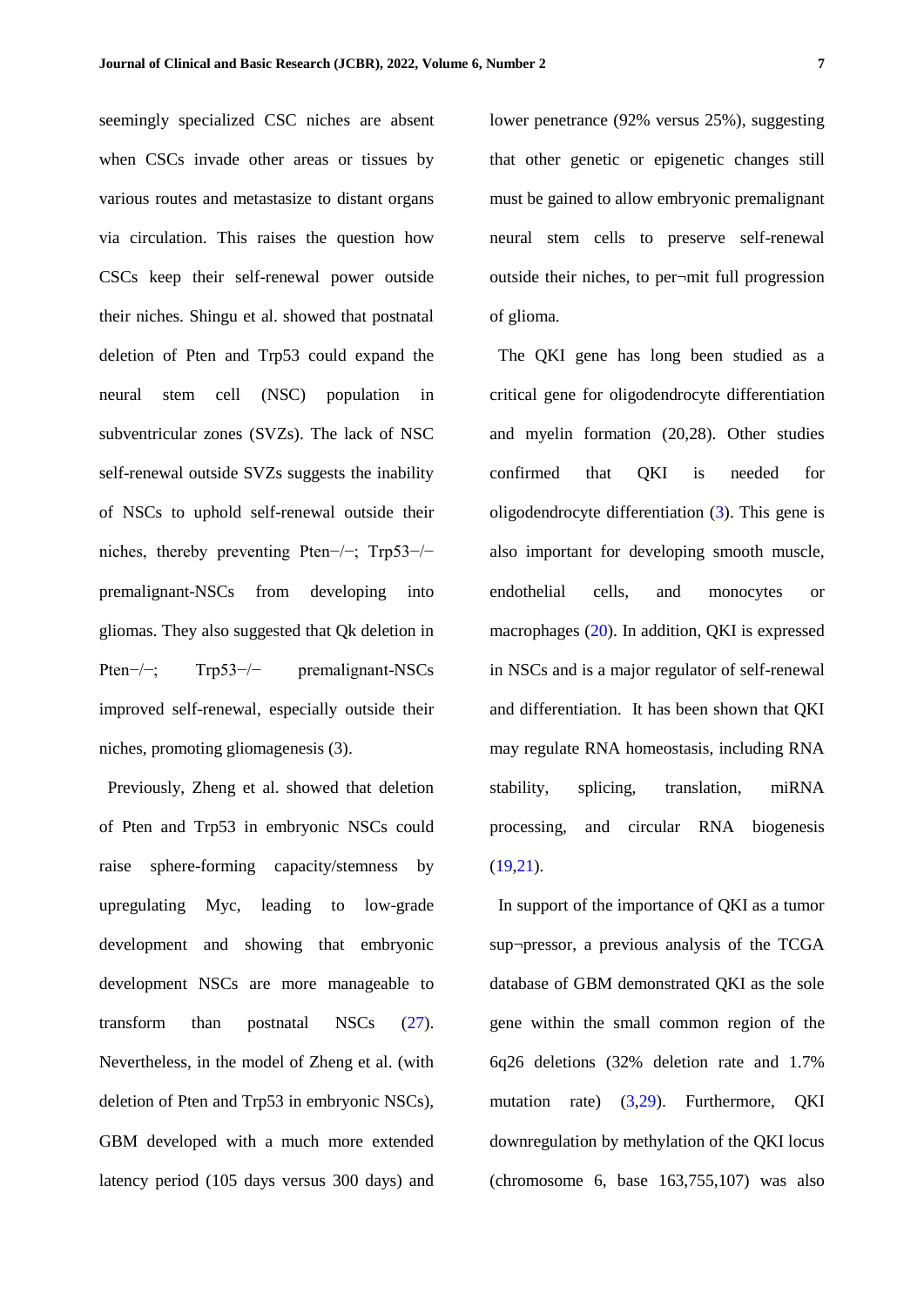reported in 50 of 250 (20%) GBM samples (30). In angiocentric glioma, nearly 90% of tumors have an MYB-QKI translocation, which disrupts QKI [\(31](#page-10-1)[,32\)](#page-10-2). Other than in gliomas, QKI is a tumor suppressor in other malignancies, including gastric  $(33)$ , breast  $(34)$ , colon  $(35)$ , prostate  $(36)$ , and oral  $(37)$  cancers.

#### **CONCLUSION**

 Expression of the QKI gene is highest in the brain tissue. Altered QKI gene expression/mutation is correlated with short survival rates in patients with gliomas. The results of the present study suggest that the QKI gene alteration could be considered as a novel prognosis biomarker for CNS/brain cancers.

#### **ACKNOWLEDGMENTS**

None.

#### **DECLARATIONS**

#### **Funding**

 The authors received no financial support for the research, authorship, and/or publication of this article.

#### **Ethics approvals and consent to participate**

Not applicable.

#### **Conflict of interest**

 The authors declare that there is no conflict of interest regarding publication of this article.

#### **References**

<span id="page-7-0"></span> 1. López de Andrés J, Griñán-Lisón C, Jiménez G, Marchal JA. Cancer stem cell secretome in the tumor microenvironment: a key point for an effective personalized cancer treatment. Journal of hematology & oncology. 2020 Dec;13(1):1-22. [\[View](https://jhoonline.biomedcentral.com/articles/10.1186/s13045-020-00966-3) at [Publisher\]](https://jhoonline.biomedcentral.com/articles/10.1186/s13045-020-00966-3) [\[DOI\]](https://doi.org/10.1186/s13045-020-00966-3) [\[PMID\]](https://www.ncbi.nlm.nih.gov/pubmed/33059744) [\[PMCID\]](http://www.ncbi.nlm.nih.gov/pmc/articles/PMC7559894) [\[Google](https://scholar.google.com/scholar?hl=en&as_sdt=0%2C5&q=L%C3%B3pez+de+Andr%C3%A9s+J%2C+Gri%C3%B1%C3%A1n-Lis%C3%B3n+C%2C+Jim%C3%A9nez+G%2C+Marchal+JA.+Cancer+stem+cell+secretome+in+the+tumor+microenvironment%3A+a+key+point+for+an+effective+personalized+can) [Scholar\]](https://scholar.google.com/scholar?hl=en&as_sdt=0%2C5&q=L%C3%B3pez+de+Andr%C3%A9s+J%2C+Gri%C3%B1%C3%A1n-Lis%C3%B3n+C%2C+Jim%C3%A9nez+G%2C+Marchal+JA.+Cancer+stem+cell+secretome+in+the+tumor+microenvironment%3A+a+key+point+for+an+effective+personalized+can)

<span id="page-7-1"></span> 2. Shenghui HE, Nakada D, Morrison SJ. Mechanisms of stem cell self-renewal. Annual Review of Cell and Developmental. 2009 Nov 10;25:377-406. [\[View](https://www.annualreviews.org/doi/abs/10.1146/annurev.cellbio.042308.113248) at [Publisher\]](https://www.annualreviews.org/doi/abs/10.1146/annurev.cellbio.042308.113248) [\[DOI\]](https://doi.org/10.1146/annurev.cellbio.042308.113248) [\[PMID\]](https://www.ncbi.nlm.nih.gov/pubmed/19575646) [Google [Scholar\]](https://scholar.google.com/scholar?hl=en&as_sdt=0%2C5&q=Shenghui+HE%2C+Nakada+D%2C+Morrison+SJ.+Mechanisms+of+stem+cell+self-renewal.+Annual+Review+of+Cell+and+Developmental.+2009+Nov+10%3B25%3A377-406.&btnG=)

<span id="page-7-2"></span> 3. Shingu T, Ho AL, Yuan L, Zhou X, Dai C, Zheng S, Wang Q, Zhong Y, Chang Q, Horner JW, Liebelt BD. Qki deficiency maintains stemness of glioma stem cells in suboptimal environment by downregulating endolysosomal degradation. Nature genetics. 2017 Jan;49(1):75-86. [View at [Publisher\]](https://www.nature.com/articles/ng.3711) [Google [Scholar\]](https://scholar.google.com/scholar?hl=en&as_sdt=0%2C5&q=Shingu+T%2C+Ho+A%2C+Yuan+L%2C+Zhou+X%2C+Dai+C%2C+%E2%80%A6+SZ-N%2C+et+al.+Qki+deficiency+maintains+stemness+of+glioma+stem+cells+in+suboptimal+environment+by+downregulating+endolysosomal+degradation.)

<span id="page-7-3"></span> 4. Liebelt BD, Shingu T, Zhou X, Ren J, Shin SA, Hu J. Glioma stem cells: signaling, microenvironment, and therapy. Stem cells international. 2016 Oct;2016. [\[View](https://www.hindawi.com/journals/sci/2016/7849890/) at [Publisher\]](https://www.hindawi.com/journals/sci/2016/7849890/) [\[DOI\]](https://doi.org/10.1155/2016/7849890) [\[PMID\]](https://www.ncbi.nlm.nih.gov/pubmed/26880988) [\[PMCID\]](http://www.ncbi.nlm.nih.gov/pmc/articles/PMC4736567) [\[Google](https://scholar.google.com/scholar?hl=en&as_sdt=0%2C5&q=Liebelt+BD%2C+Shingu+T%2C+Zhou+X%2C+Ren+J%2C+Shin+SA%2C+Hu+J.+Glioma+Stem+Cells%3A+Signaling%2C+Microenvironment%2C+and+Therapy.+Stem+Cells+Int+%5BInternet%5D.+2016+%5Bcited+2022+Apr+19%5D%3B2016.+Av) **Scholarl** 

<span id="page-7-4"></span> 5. Alves AL, Gomes IN, Carloni AC, Rosa MN, da Silva LS, Evangelista AF, Reis RM, Silva VA. Role of glioblastoma stem cells in cancer therapeutic resistance: a perspective on antineoplastic agents from natural sources and chemical derivatives. Stem Cell Research & Therapy. 2021 Dec;12(1):1-22.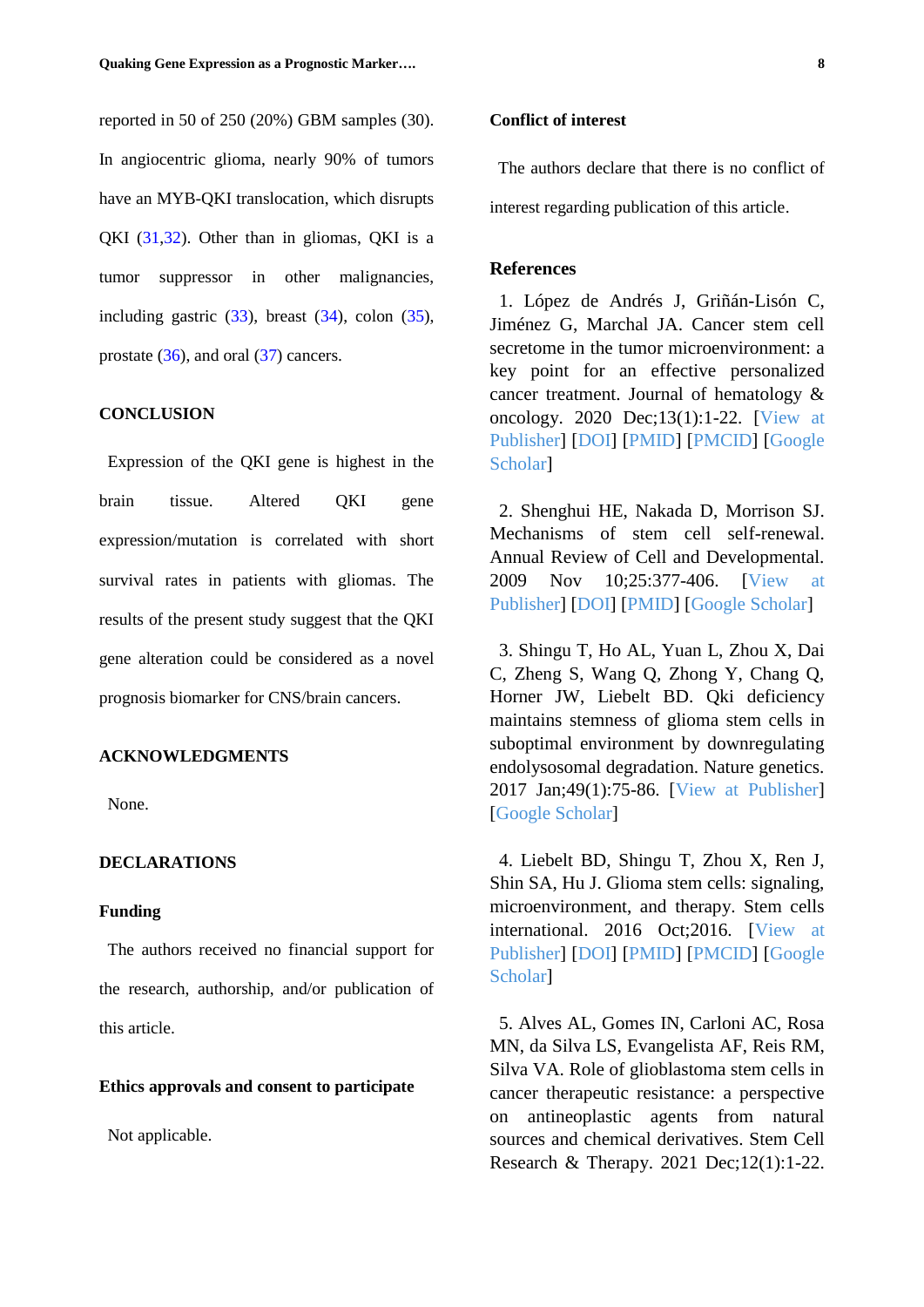[View at [Publisher\]](https://stemcellres.biomedcentral.com/articles/10.1186/s13287-021-02231-x?elqTrackId=5de2f154c75a45f48da4fef3fd46987a) [\[DOI\]](https://doi.org/10.1186/s13287-021-02231-x) [\[PMID\]](https://www.ncbi.nlm.nih.gov/pubmed/33762015) [\[PMCID\]](http://www.ncbi.nlm.nih.gov/pmc/articles/PMC7992331) [Google [Scholar\]](https://scholar.google.com/scholar?hl=en&as_sdt=0%2C5&q=Alves+AL+V.%2C+Gomes+INF%2C+Carloni+AC%2C+Rosa+MN%2C+da+Silva+LS%2C+Evangelista+AF%2C+et+al.+Role+of+glioblastoma+stem+cells+in+cancer+therapeutic+resistance%3A+a+perspective+on+antineoplastic+agents)

<span id="page-8-0"></span> 6. Calabrese C, Poppleton H, Kocak M, Hogg TL, Fuller C, Hamner B, Oh EY, Gaber MW, Finklestein D, Allen M, Frank A. A perivascular niche for brain tumor stem cells. Cancer cell. 2007 Jan 1;11(1):69- 82. [View at [Publisher\]](https://www.sciencedirect.com/science/article/pii/S1535610806003692) [Google [Scholar\]](https://scholar.google.com/scholar?hl=en&as_sdt=0%2C5&q=Calabrese+C%2C+Poppleton+H%2C+Kocak+M%2C+Hogg+T%2C+cell+CF-C%2C+2007+undefined.+A+perivascular+niche+for+brain+tumor+stem+cells.+Elsevier+%5BInternet%5D.+%5Bcited+2022+Apr+25%5D%3B+Available+from%3A+)

 7. Li Z, Bao S, Wu Q, Wang H, Eyler C, Sathornsumetee S, Shi Q, Cao Y, Lathia J, McLendon RE, Hjelmeland AB. Hypoxiainducible factors regulate tumorigenic capacity of glioma stem cells. Cancer cell. 2009 Jun 2;15(6):501-13. [\[View](https://www.sciencedirect.com/science/article/pii/S1535610809000877) at [Publisher\]](https://www.sciencedirect.com/science/article/pii/S1535610809000877) [Google [Scholar\]](https://scholar.google.com/scholar?hl=en&as_sdt=0%2C5&q=Li+Z%2C+Bao+S%2C+Wu+Q%2C+Wang+H%2C+Eyler+C%2C+cell+SS-C%2C+et+al.+Hypoxia-inducible+factors+regulate+tumorigenic+capacity+of+glioma+stem+cells.+Elsevier+%5BInternet%5D.+%5Bcited+2022+Apr+25%5D%3B+Ava)

<span id="page-8-1"></span> 8. Merlos-Suárez A, Barriga FM, Jung P, Iglesias M, Céspedes MV, Rossell D, Sevillano M, Hernando-Momblona X, da Silva-Diz V, Muñoz P, Clevers H. The intestinal stem cell signature identifies colorectal cancer stem cells and predicts disease relapse. Cell stem cell. 2011 May 6;8(5):511-24. [View at [Publisher\]](https://www.sciencedirect.com/science/article/pii/S193459091100110X) [\[Google](https://scholar.google.com/scholar?hl=en&as_sdt=0%2C5&q=Merlos-Su%C3%A1rez+A%2C+Barriga+F%2C+Jung+P%2C+cell+MI-C+stem%2C+2011+undefined.+The+intestinal+stem+cell+signature+identifies+colorectal+cancer+stem+cells+and+predicts+disease+relapse.+Elsevier+%5BI) [Scholar\]](https://scholar.google.com/scholar?hl=en&as_sdt=0%2C5&q=Merlos-Su%C3%A1rez+A%2C+Barriga+F%2C+Jung+P%2C+cell+MI-C+stem%2C+2011+undefined.+The+intestinal+stem+cell+signature+identifies+colorectal+cancer+stem+cells+and+predicts+disease+relapse.+Elsevier+%5BI)

<span id="page-8-2"></span> 9. Li L, Neaves WB. Normal stem cells and cancer stem cells: the niche matters. Cancer research. 2006 May 1;66(9):4553-7. [View at [Publisher\]](https://aacrjournals.org/cancerres/article/66/9/4553/532836/Normal-Stem-Cells-and-Cancer-Stem-Cells-The-Niche) [\[DOI\]](https://doi.org/10.1158/0008-5472.CAN-05-3986) [\[PMID\]](https://www.ncbi.nlm.nih.gov/pubmed/16651403) [\[Google](https://scholar.google.com/scholar?hl=en&as_sdt=0%2C5&q=Li+L%2C+research+WN-C%2C+2006+undefined.+Normal+stem+cells+and+cancer+stem+cells%3A+the+niche+matters.+AACR+%5BInternet%5D.+2006+%5Bcited+2022+Apr+25%5D%3B66%289%29%3A4553-60.+Available+from%3A+https) [Scholar\]](https://scholar.google.com/scholar?hl=en&as_sdt=0%2C5&q=Li+L%2C+research+WN-C%2C+2006+undefined.+Normal+stem+cells+and+cancer+stem+cells%3A+the+niche+matters.+AACR+%5BInternet%5D.+2006+%5Bcited+2022+Apr+25%5D%3B66%289%29%3A4553-60.+Available+from%3A+https)

<span id="page-8-3"></span> 10. Focusing on brain tumours and brain metastasis. Nat Rev Cancer. 2019 Dec ;20(1):1-1. [View at [Publisher\]](https://www.nature.com/articles/s41568-019-0232-7) [\[DOI\]](https://doi.org/10.1038/s41568-019-0232-7) [\[PMID\]](https://www.ncbi.nlm.nih.gov/pubmed/31863025)

 11. Hanif F, Muzaffar K, Perveen K, Malhi SM, Simjee SU. Glioblastoma multiforme: a review of its epidemiology and pathogenesis through clinical presentation and treatment. Asian Pacific journal of cancer prevention: APJCP. 2017;18(1):3. [\[PubMed\]](https://www.ncbi.nlm.nih.gov/pmc/articles/PMC5563115/) [\[Google](https://scholar.google.com/scholar?hl=en&as_sdt=0%2C5&q=Hanif+F%2C+Muzaffar+K%2C+Perveen+K%2C+Malhi+SM%2C+Simjee+SU.+Glioblastoma+Multiforme%3A+A+Review+of+its+Epidemiology+and+Pathogenesis+through+Clinical+Presentation+and+Treatment.+Asian+Pac+J+Cancer+P) Scholar<sup>1</sup>

<span id="page-8-4"></span> 12. Dunn GP, Rinne ML, Wykosky J, Genovese G, Quayle SN, Dunn IF, Agarwalla PK, Chheda MG, Campos B, Wang A, Brennan C. Emerging insights into the molecular and cellular basis of glioblastoma. Genes & development. 2012 Apr 15;26(8):756-84. [View at [Publisher\]](http://genesdev.cshlp.org/content/26/8/756.short) [\[DOI\]](https://doi.org/10.1101/gad.187922.112) [\[PMID\]](https://www.ncbi.nlm.nih.gov/pubmed/22508724) [\[PMCID\]](http://www.ncbi.nlm.nih.gov/pmc/articles/PMC3337451) [Google [Scholar\]](https://scholar.google.com/scholar?hl=en&as_sdt=0%2C5&q=Dunn+GP%2C+Rinne+ML%2C+Wykosky+J%2C+Genovese+G%2C+Quayle+SN%2C+Dunn+IF%2C+et+al.+Emerging+insights+into+the+molecular+and+cellular+basis+of+glioblastoma.+genesdev.cshlp.org+%5BInternet%5D.+%5Bcited+2)

<span id="page-8-5"></span> 13. Rich JN, Eyler CE. Cancer stem cells in brain tumor biology. InCold Spring Harbor symposia on quantitative biology 2008 Jan 1 (Vol. 73, pp. 411-420). Cold Spring Harbor Laboratory Press. [\[View](http://symposium.cshlp.org/content/73/411.short) at [Publisher\]](http://symposium.cshlp.org/content/73/411.short) [\[DOI\]](https://doi.org/10.1101/sqb.2008.73.060) [\[PMID\]](https://www.ncbi.nlm.nih.gov/pubmed/19329578) [\[PMCID\]](http://www.ncbi.nlm.nih.gov/pmc/articles/PMC2822444) [\[Google](https://scholar.google.com/scholar?hl=en&as_sdt=0%2C5&q=Rich+J%2C+on+CE-CSH+symposia%2C+2008+undefined.+Cancer+stem+cells+in+brain+tumor+biology.+symposium.cshlp.org+%5BInternet%5D.+%5Bcited+2022+Apr+25%5D%3B+Available+from%3A+http%3A%2F%2Fsymposium.cshlp) Scholar<sup>1</sup>

<span id="page-8-6"></span> 14. Vescovi AL, Galli R, Reynolds BA. Brain tumour stem cells. Nature Reviews Cancer. 2006 Jun;6(6):425-36. [\[View](https://www.nature.com/articles/nrc1889) at [Publisher\]](https://www.nature.com/articles/nrc1889) [\[DOI\]](https://doi.org/10.1038/nrc1889) [\[PMID\]](https://www.ncbi.nlm.nih.gov/pubmed/16723989) [Google [Scholar\]](https://scholar.google.com/scholar?hl=en&as_sdt=0%2C5&q=Vescovi+AL%2C+Galli+R%2C+Reynolds+BA.+Brain+tumour+stem+cells.+Nat+Rev+Cancer+2006+66+%5BInternet%5D.+2006+Jun+%5Bcited+2022+Apr+25%5D%3B6%286%29%3A425-36.+Available+from%3A+https%3A%2F%2Fwww.nature.)

<span id="page-8-7"></span> 15. Giese A, Bjerkvig R, Berens ME, Westphal M. Cost of migration: invasion of malignant gliomas and implications for treatment. Journal of clinical oncology. 2003 Apr 15;21(8):1624-36. [\[DOI\]](https://doi.org/10.1200/JCO.2003.05.063) [\[PMID\]](https://www.ncbi.nlm.nih.gov/pubmed/12697889) [Google [Scholar\]](https://scholar.google.com/scholar?hl=en&as_sdt=0%2C5&q=Giese+A%2C+Bjerkvig+R%2C+Berens+M%2C+oncology+MW-J+of+clinical%2C+2003+undefined.+Cost+of+migration%3A+invasion+of+malignant+gliomas+and+implications+for+treatment.+uksh.de+%5BInternet%5D.+2003+%5Bci)

<span id="page-8-8"></span> 16. Hu J, Ho AL, Yuan L, Hu B, Hua S, Hwang SS, Zhang J, Hu T, Zheng H, Gan B, Wu G. Neutralization of terminal differentiation in gliomagenesis. Proceedings of the National Academy of Sciences. 2013 Sep 3;110(36):14520-7. [View at [Publisher\]](https://www.pnas.org/doi/abs/10.1073/pnas.1308610110) [\[DOI\]](https://doi.org/10.1073/pnas.1308610110) [\[PMID\]](https://www.ncbi.nlm.nih.gov/pubmed/23918370) [\[PMCID\]](http://www.ncbi.nlm.nih.gov/pmc/articles/PMC3767545) [Google [Scholar\]](https://scholar.google.com/scholar?hl=en&as_sdt=0%2C5&q=Hu+J%2C+Ho+AL%2C+Yuan+L%2C+Hu+B%2C+Hua+S%2C+Hwang+S%2C+et+al.+Neutralization+of+terminal+differentiation+in+gliomagenesis.+Natl+Acad+Sci+%5BInternet%5D.+%5Bcited+2022+Apr+25%5D%3B+Available+from%3A+h)

<span id="page-8-9"></span> 17. Suiko T, Kobayashi K, Aono K, Kawashima T, Inoue K, Ku L, Feng Y, Koike C. Expression of quaking RNAbinding protein in the adult and developing mouse retina. PLoS One. 2016 May 19;11(5):e0156033. [View at [Publisher\]](https://journals.plos.org/plosone/article?id=10.1371/journal.pone.0156033) [\[DOI\]](https://doi.org/10.1371/journal.pone.0156033) [\[PMID\]](https://www.ncbi.nlm.nih.gov/pubmed/27196066) [\[PMCID\]](http://www.ncbi.nlm.nih.gov/pmc/articles/PMC4873024) [Google [Scholar\]](https://scholar.google.com/scholar?hl=en&as_sdt=0%2C5&q=Suiko+T%2C+Kobayashi+K%2C+Aono+K%2C+Kawashima+T%2C+Inoue+K%2C+Ku+L%2C+et+al.+Expression+of+Quaking+RNA-Binding+Protein+in+the+Adult+and+Developing+Mouse+Retina.+PLoS+One+%5BInternet%5D.+2016+May+1+%255)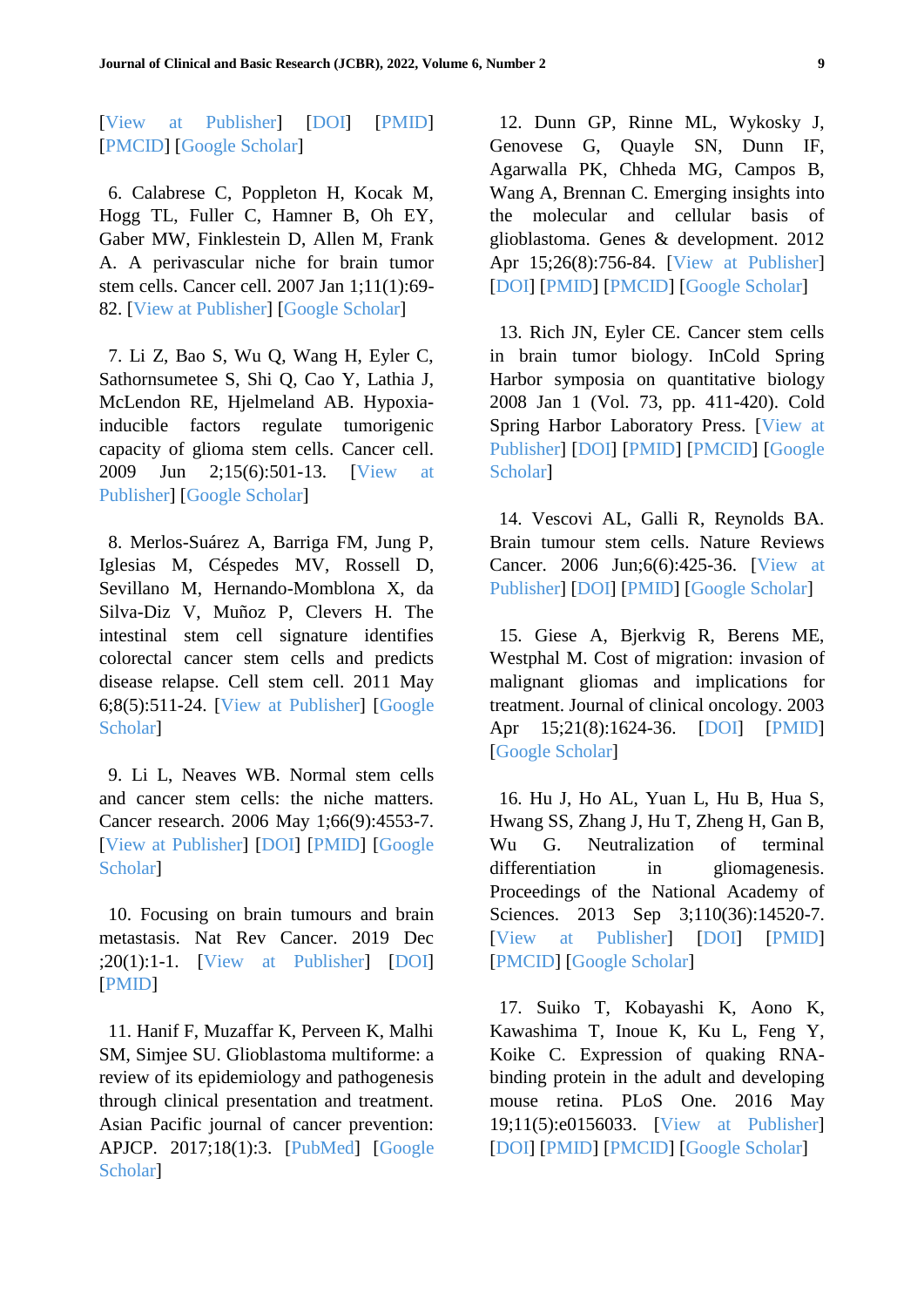<span id="page-9-2"></span> 18. Sakers K, Liu Y, Llaci L, Lee SM, Vasek MJ, Rieger MA, Brophy S, Tycksen E, Lewis R, Maloney SE, Dougherty JD. Loss of Quaking RNA binding protein disrupts the expression of genes associated with astrocyte maturation in mouse brain. Nature communications. 2021 Mar 9;12(1):1-4. [View at [Publisher\]](https://www.nature.com/articles/s41467-021-21703-5) [\[Google](https://scholar.google.com/scholar?hl=en&as_sdt=0%2C5&q=Sakers+K%2C+Liu+Y%2C+Llaci+L%2C+Lee+SM%2C+Vasek+MJ%2C+Rieger+MA%2C+et+al.+Loss+of+Quaking+RNA+binding+protein+disrupts+the+expression+of+genes+associated+with+astrocyte+maturation+in+mouse+brain.+Nat) [Scholar\]](https://scholar.google.com/scholar?hl=en&as_sdt=0%2C5&q=Sakers+K%2C+Liu+Y%2C+Llaci+L%2C+Lee+SM%2C+Vasek+MJ%2C+Rieger+MA%2C+et+al.+Loss+of+Quaking+RNA+binding+protein+disrupts+the+expression+of+genes+associated+with+astrocyte+maturation+in+mouse+brain.+Nat)

<span id="page-9-0"></span> 19. Chen AJ, Paik JH, Zhang H, Shukla SA, Mortensen R, Hu J, Ying H, Hu B, Hurt J, Farny N, Dong C. STAR RNA-binding protein Quaking suppresses cancer via stabilization of specific miRNA. Genes & development. 2012 Jul 1;26(13):1459-72. [View at [Publisher\]](http://genesdev.cshlp.org/content/26/13/1459.short) [\[DOI\]](https://doi.org/10.1101/gad.189001.112) [\[PMID\]](https://www.ncbi.nlm.nih.gov/pubmed/22751500) [\[PMCID\]](http://www.ncbi.nlm.nih.gov/pmc/articles/PMC3403014) [Google [Scholar\]](https://scholar.google.com/scholar?hl=en&as_sdt=0%2C5&q=Chen+A-J%2C+Paik+J-H%2C+Zhang+H%2C+Shukla+SA%2C+Mortensen+R%2C+Hu+J%2C+et+al.+STAR+RNA-binding+protein+Quaking+suppresses+cancer+via+stabilization+of+specific+miRNA.+genesdev.cshlp.org+%5BInternet%5D)

<span id="page-9-1"></span> 20. Darbelli L, Richard S. Emerging functions of the Quaking RNA‐binding proteins and link to human diseases. Wiley Interdisciplinary Reviews: RNA. 2016 May;7(3):399-412. [View at [Publisher\]](https://wires.onlinelibrary.wiley.com/doi/abs/10.1002/wrna.1344) [\[DOI\]](https://doi.org/10.1002/wrna.1344) [\[PMID\]](https://www.ncbi.nlm.nih.gov/pubmed/26991871) [Google [Scholar\]](https://scholar.google.com/scholar?hl=en&as_sdt=0%2C5&q=Darbelli+L%2C+Richard+S.+Emerging+functions+of+the+Quaking+RNA-binding+proteins+and+link+to+human+diseases.+Wiley+Interdiscip+Rev+RNA.+2016+May+1%3B7%283%29%3A399-412.&btnG=)

<span id="page-9-9"></span> 21. Forbes S, Bhamra G, Bamford S, Dawson E, Kok C, Clements J, Menzies A, Teague JW, Futreal PA, Stratton MR. The catalogue of somatic mutations in cancer (COSMIC). Current protocols in human genetics. 2008 Apr;57(1):10-1. [\[View](https://currentprotocols.onlinelibrary.wiley.com/doi/abs/10.1002/0471142905.hg1011s57) at [Publisher\]](https://currentprotocols.onlinelibrary.wiley.com/doi/abs/10.1002/0471142905.hg1011s57) [\[DOI\]](https://doi.org/10.1002/0471142905.hg1011s57) [\[PMID\]](https://www.ncbi.nlm.nih.gov/pubmed/18428421) [\[PMCID\]](http://www.ncbi.nlm.nih.gov/pmc/articles/PMC2705836) [\[Google](https://scholar.google.com/scholar?hl=en&as_sdt=0%2C5&q=Forbes+SA%2C+Bhamra+G%2C+Bamford+S%2C+Dawson+E%2C+Kok+C%2C+Clements+J%2C+et+al.+The+catalogue+of+somatic+mutations+in+cancer+%28COSMIC%29.+Curr+Protoc+Hum+Genet.+2008%3B%28SUPPL.+57%29.&btnG=) [Scholar\]](https://scholar.google.com/scholar?hl=en&as_sdt=0%2C5&q=Forbes+SA%2C+Bhamra+G%2C+Bamford+S%2C+Dawson+E%2C+Kok+C%2C+Clements+J%2C+et+al.+The+catalogue+of+somatic+mutations+in+cancer+%28COSMIC%29.+Curr+Protoc+Hum+Genet.+2008%3B%28SUPPL.+57%29.&btnG=)

<span id="page-9-3"></span> 22. Gao J, Aksoy BA, Dogrusoz U, Dresdner G, Gross B, Sumer SO, Sun Y, Jacobsen A, Sinha R, Larsson E, Cerami E. Integrative analysis of complex cancer genomics and clinical profiles using the cBioPortal. Science signaling. 2013 Apr 2;6(269):pl1-. [View at [Publisher\]](https://www.science.org/doi/abs/10.1126/scisignal.2004088) [\[DOI\]](https://doi.org/10.1126/scisignal.2004088) [Google [Scholar\]](https://scholar.google.com/scholar?hl=en&as_sdt=0%2C5&q=Gao+J%2C+Aksoy+BA%2C+Dogrusoz+U%2C+Dresdner+G%2C+Gross+B%2C+Sumer+SO%2C+et+al.+Integrative+analysis+of+complex+cancer+genomics+and+clinical+profiles+using+the+cBioPortal.+Sci+Signal.+2013+Apr+2%3B6%252)

<span id="page-9-4"></span> 23. Cerami E, Gao J, Dogrusoz U, Gross BE, Sumer SO, Aksoy BA, Jacobsen A, Byrne CJ, Heuer ML, Larsson E, Antipin Y.

The cBio cancer genomics portal: an open platform for exploring multidimensional cancer genomics data. Cancer discovery. 2012 May 1;2(5):401-4. [View at [Publisher\]](https://cancerdiscovery.aacrjournals.org/content/2/5/401.short) [\[DOI\]](https://doi.org/10.1158/2159-8290.CD-12-0095) [\[PMID\]](https://www.ncbi.nlm.nih.gov/pubmed/22588877) [\[PMCID\]](http://www.ncbi.nlm.nih.gov/pmc/articles/PMC3956037) [Google [Scholar\]](https://scholar.google.com/scholar?hl=en&as_sdt=0%2C5&q=Cerami+E%2C+Gao+J%2C+Dogrusoz+U%2C+Gross+BE%2C+Sumer+SO%2C+Aksoy+BA%2C+et+al.+The+cBio+Cancer+Genomics+Portal%3A+An+Open+Platform+for+Exploring+Multidimensional+Cancer+Genomics+DataThe+cBio+Cancer+Ge)

<span id="page-9-5"></span> 24. Velculescu VE, Zhang L, Vogelstein B, Kinzler KW. Serial analysis of gene expression. Science. 1995 Oct 20;270(5235):484-7. [View at [Publisher\]](https://www.science.org/doi/abs/10.1126/science.270.5235.484) [\[DOI\]](https://doi.org/10.1126/science.270.5235.484) [\[PMID\]](https://www.ncbi.nlm.nih.gov/pubmed/7570003) [Google [Scholar\]](https://scholar.google.com/scholar?hl=en&as_sdt=0%2C5&q=Velculescu+VE%2C+Zhang+L%2C+Vogelstein+B%2C+Kinzler+KW.+Serial+Analysis+of+Gene+Expression.+Science+%2880-+%29+%5BInternet%5D.+1995+Oct+20+%5Bcited+2022+Apr+25%5D%3B270%285235%29%3A484-7.+Available+f)

<span id="page-9-6"></span> 25. Szász AM, Lánczky A, Nagy Á, Förster S, Hark K, Green JE, Boussioutas A, Busuttil R, Szabó A, Győrffy B. Crossvalidation of survival associated biomarkers in gastric cancer using transcriptomic data of 1,065 patients. Oncotarget. 2016 Aug 2;7(31):49322. [\[DOI\]](https://doi.org/10.18632/oncotarget.10337) [\[PMID\]](https://www.ncbi.nlm.nih.gov/pubmed/27384994) [\[PMCID\]](http://www.ncbi.nlm.nih.gov/pmc/articles/PMC5226511) [Google [Scholar\]](https://scholar.google.com/scholar?hl=en&as_sdt=0%2C5&q=Sz%C3%A1sz+A%2C+L%C3%A1nczky+A%2C+Nagy+%C3%81%2C+F%C3%B6rster+S%2C+Oncotarget+KH-%2C+2016+undefined.+Cross-validation+of+survival+associated+biomarkers+in+gastric+cancer+using+transcriptomic+data+of+)

<span id="page-9-7"></span> 26. Antonov AV, Krestyaninova M, Knight RA, Rodchenkov I, Melino G, Barlev NA. PPISURV: a novel bioinformatics tool for uncovering the hidden role of specific genes in cancer survival outcome. Oncogene. 2014 Mar;33(13):1621-8. [View at [Publisher\]](https://www.nature.com/articles/onc2013119) [Google [Scholar\]](https://scholar.google.com/scholar?hl=en&as_sdt=0%2C5&q=Antonov+A%2C+Krestyaninova+M%2C+Oncogene+RK-%2C+2014+undefined.+PPISURV%3A+a+novel+bioinformatics+tool+for+uncovering+the+hidden+role+of+specific+genes+in+cancer+survival+outcome.+nature.com+%5BInter)

<span id="page-9-8"></span> 27. Zheng H, Ying H, Yan H, Kimmelman AC, Hiller DJ, Chen AJ, Perry SR, Tonon G, Chu GC, Ding Z, Stommel JM. p53 and Pten control neural and glioma stem/progenitor cell renewal and differentiation. Nature. 2008 Oct;455(7216):1129-33. [View at [Publisher\]](https://www.nature.com/articles/nature07443) [\[DOI\]](https://doi.org/10.1038/nature07443) [\[PMID\]](https://www.ncbi.nlm.nih.gov/pubmed/18948956) [\[PMCID\]](http://www.ncbi.nlm.nih.gov/pmc/articles/PMC4051433) [Google [Scholar\]](https://scholar.google.com/scholar?hl=en&as_sdt=0%2C5&q=Zheng+H%2C+Ying+H%2C+Yan+H%2C+Kimmelman+A%2C+Nature+DH-%2C+2008+undefined.+p53+and+Pten+control+neural+and+glioma+stem%2Fprogenitor+cell+renewal+and+differentiation.+nature.com+%5BInternet%5D.+%5Bcit)

 28. Chénard CA, Richard S. New implications for the QUAKING RNA binding protein in human disease. Journal of neuroscience research. 2008 Feb 1;86(2):233-42. [View at [Publisher\]](https://onlinelibrary.wiley.com/doi/full/10.1002/jnr.21485) [\[DOI\]](https://doi.org/10.1002/jnr.21485) [\[PMID\]](https://www.ncbi.nlm.nih.gov/pubmed/17787018) [Google [Scholar\]](https://scholar.google.com/scholar?hl=en&as_sdt=0%2C5&q=Ch%C3%A9nard+CA%2C+Richard+S.+New+implications+for+the+QUAKING+RNA+binding+protein+in+human+disease.+J+Neurosci+Res.+2008+Feb+1%3B86%282%29%3A233-42.&btnG=)

<span id="page-9-10"></span> 29. Brennan CW, Verhaak RG, McKenna A, Campos B, Noushmehr H, Salama SR,